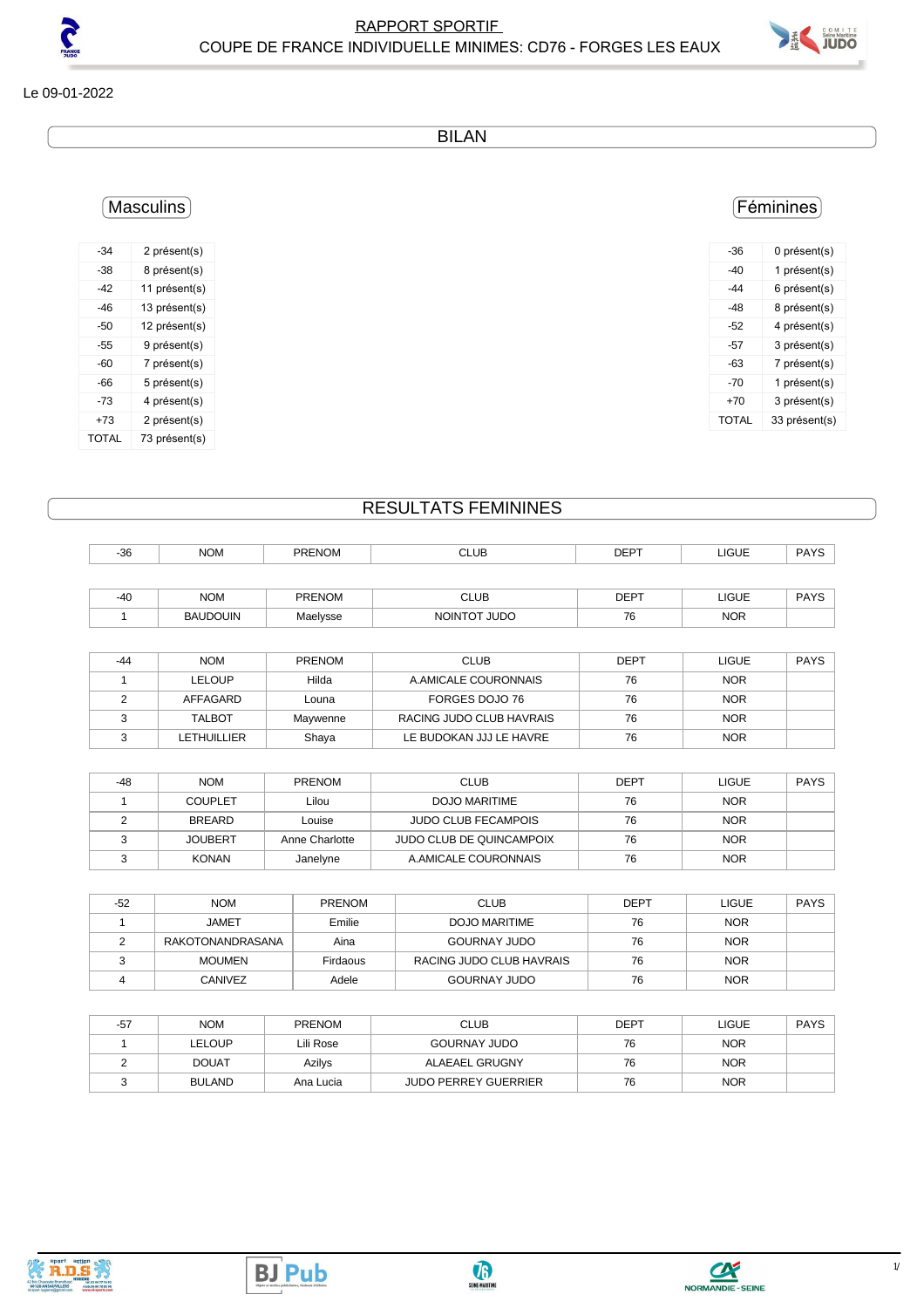

#### **RAPPORT SPORTIF** COUPE DE FRANCE INDIVIDUELLE MINIMES: CD76 - FORGES LES EAUX



| -63    | <b>NOM</b>                         | <b>PRENOM</b>   | <b>CLUB</b>             | <b>DEPT</b> | <b>LIGUE</b> | <b>PAYS</b> |
|--------|------------------------------------|-----------------|-------------------------|-------------|--------------|-------------|
|        | GOMBA-LOUIS-<br>JEAN               | Kaylia          | <b>JUDO CLUB OISSEL</b> | 76          | <b>NOR</b>   |             |
|        | <b>ROBIDEL</b>                     | Athenais        | JC DU GRAND ROUEN       | 76          | <b>NOR</b>   |             |
|        | LECERF                             | <b>Blandine</b> | <b>JUDO CLUB EU</b>     | 76          | <b>NOR</b>   |             |
| $\sim$ | <b>VOTIER</b><br><b>CERNATESCU</b> | Anissia         | NOINTOT JUDO            | 76          | <b>NOR</b>   |             |
|        |                                    |                 |                         |             |              |             |

| 70 | $\sum_{i=1}^{n}$<br>'NUIV | PRENOM | CLUB                                        | <b>DEDT</b><br>ᇆ | <b>JGUE</b> | DAVC<br>טורז |
|----|---------------------------|--------|---------------------------------------------|------------------|-------------|--------------|
|    | AALLAL                    | Marwa  | <b>COURONNAIS</b><br>$\ldots$ $\sim$ $\sim$ | 76<br>70         | <b>NOR</b>  |              |

| +70 | <b>NOM</b>                      | <b>PRENOM</b> | <b>CLUB</b>                | <b>DEPT</b> | LIGUE      | PAYS |
|-----|---------------------------------|---------------|----------------------------|-------------|------------|------|
|     | BASSE                           | Anne Marie    | RC CAUDEBECAIS             | 76          | <b>NOR</b> |      |
|     | <b>NICOLLE</b><br><b>HEBERT</b> | Inaya         | JC ST LEGER DU BOURG DENIS | 76          | <b>NOR</b> |      |
|     | <b>BERTIN</b>                   | Faustine      | JC BEUZEVILLE LA GRENIER   | 76          | <b>NOR</b> |      |

#### **RESULTATS MASCULINS**

| <b>NOM</b>       | <b>PRENOM</b> | ∴LUВ                   | <b>DEPT</b> | LIGUE      | DAVS<br>7 H I |
|------------------|---------------|------------------------|-------------|------------|---------------|
| GERMOND          | Raphael       | <b>JUDO PETIT CAUX</b> | 76          | <b>NOR</b> |               |
| <b>CACHELEUX</b> | Alexandre     | LILLEBONNAIS USL       | 76          | <b>NOR</b> |               |

| $-38$ | <b>NOM</b>              | <b>PRENOM</b> | <b>CLUB</b>                  | <b>DEPT</b> | LIGUE      | PAYS |
|-------|-------------------------|---------------|------------------------------|-------------|------------|------|
|       | <b>DUMBA</b><br>MASENGO | Handi         | JC ST LEGER DU BOURG DENIS   | 76          | <b>NOR</b> |      |
|       | <b>DORJ</b>             | Tulga         | RACING JUDO CLUB HAVRAIS     | 76          | <b>NOR</b> |      |
|       | <b>THUILLIER</b>        | Elian         | EPOUVILLE JUDO CLUB          | 76          | <b>NOR</b> |      |
|       | <b>DIAKHITE</b>         | Aboubacar     | <b>JC ST ETIENNE ROUVRAY</b> | 76          | <b>NOR</b> |      |

| $-42$ | <b>NOM</b>      | <b>PRENOM</b> | <b>CLUB</b>                  | <b>DEPT</b> | <b>LIGUE</b> | <b>PAYS</b> |
|-------|-----------------|---------------|------------------------------|-------------|--------------|-------------|
|       | <b>KYRYLIW</b>  | Ethan         | FORGES DOJO 76               | 76          | <b>NOR</b>   |             |
|       | CHAMBELANT      | <b>Noe</b>    | FORGES DOJO 76               | 76          | <b>NOR</b>   |             |
|       | <b>DEROUICH</b> | Habib         | <b>JC ST ETIENNE ROUVRAY</b> | 76          | <b>NOR</b>   |             |
| ີ     | AMARZOUK        | Sofiane       | A AMICALE COURONNAIS         | 76          | <b>NOR</b>   |             |
|       | <b>LESUEUR</b>  | Maxime        | STADE SOTTEVILLAIS JUDO      | 76          | <b>NOR</b>   |             |
|       | COZZOLINO       | Luciano       | <b>JC DES GRANDES VENTES</b> | 76          | <b>NOR</b>   |             |

| $-46$          | <b>NOM</b>                | <b>PRENOM</b> | <b>CLUB</b>              | <b>DEPT</b> | <b>LIGUE</b> | <b>PAYS</b> |
|----------------|---------------------------|---------------|--------------------------|-------------|--------------|-------------|
|                | <b>MANELLI</b>            | Gabin         | <b>JUDO CLUB BOOS</b>    | 76          | <b>NOR</b>   |             |
| $\overline{2}$ | <b>BEQUET</b>             | Leo           | <b>J.C.GRD QUEVILLY</b>  | 76          | <b>NOR</b>   |             |
| 3              | <b>HELIOT</b>             | Karl          | FORGES DOJO 76           | 76          | <b>NOR</b>   |             |
| 3              | <b>HELOUIN</b>            | Luca          | <b>JC DU GRAND ROUEN</b> | 76          | <b>NOR</b>   |             |
| 5              | DE CEUNYNCK               | Manahe        | A.AMICALE COURONNAIS     | 76          | <b>NOR</b>   |             |
| 5              | <b>BAYARSAIKHAN</b>       | Enkhjin       | RACING JUDO CLUB HAVRAIS | 76          | <b>NOR</b>   |             |
|                | <b>LINANT LANCRY</b>      | Gabin         | <b>JC DU GRAND ROUEN</b> | 76          | <b>NOR</b>   |             |
|                | THENARD-<br><b>BRUNET</b> | <b>Marius</b> | <b>JC BACQUEVILLAIS</b>  | 76          | <b>NOR</b>   |             |

| $-50$          | <b>NOM</b>                        | <b>PRENOM</b> | <b>CLUB</b>                   | <b>DEPT</b> | LIGUE      | <b>PAYS</b> |
|----------------|-----------------------------------|---------------|-------------------------------|-------------|------------|-------------|
|                | <b>MOULAI</b>                     | Mustapha      | RACING JUDO CLUB HAVRAIS      | 76          | <b>NOR</b> |             |
| $\mathfrak{p}$ | <b>FEMENIAS</b>                   | Gaspard       | <b>JC DU GRAND ROUEN</b>      | 76          | <b>NOR</b> |             |
| 3              | <b>KELOUL</b>                     | Issa          | CLUB DE JUDO MALAUNAY         | 76          | <b>NOR</b> |             |
| 3              | <b>GRANGE</b>                     | Maxime        | <b>JUDO PERREY GUERRIER</b>   | 76          | <b>NOR</b> |             |
| 5              | <b>GRIBI</b>                      | Ilian         | STADE SOTTEVILLAIS JUDO       | 76          | <b>NOR</b> |             |
| 5              | LEROUX                            | Malo          | <b>JUDO CLUB BOOS</b>         | 76          | <b>NOR</b> |             |
|                | <b>KAPPATOS</b><br><b>UGOLINI</b> | Elias         | <b>JUDO CLUB AMFREVILLAIS</b> | 76          | <b>NOR</b> |             |
|                | VADECARD                          | Malone        | <b>FL.ST NICOLAS</b>          | 76          | <b>NOR</b> |             |